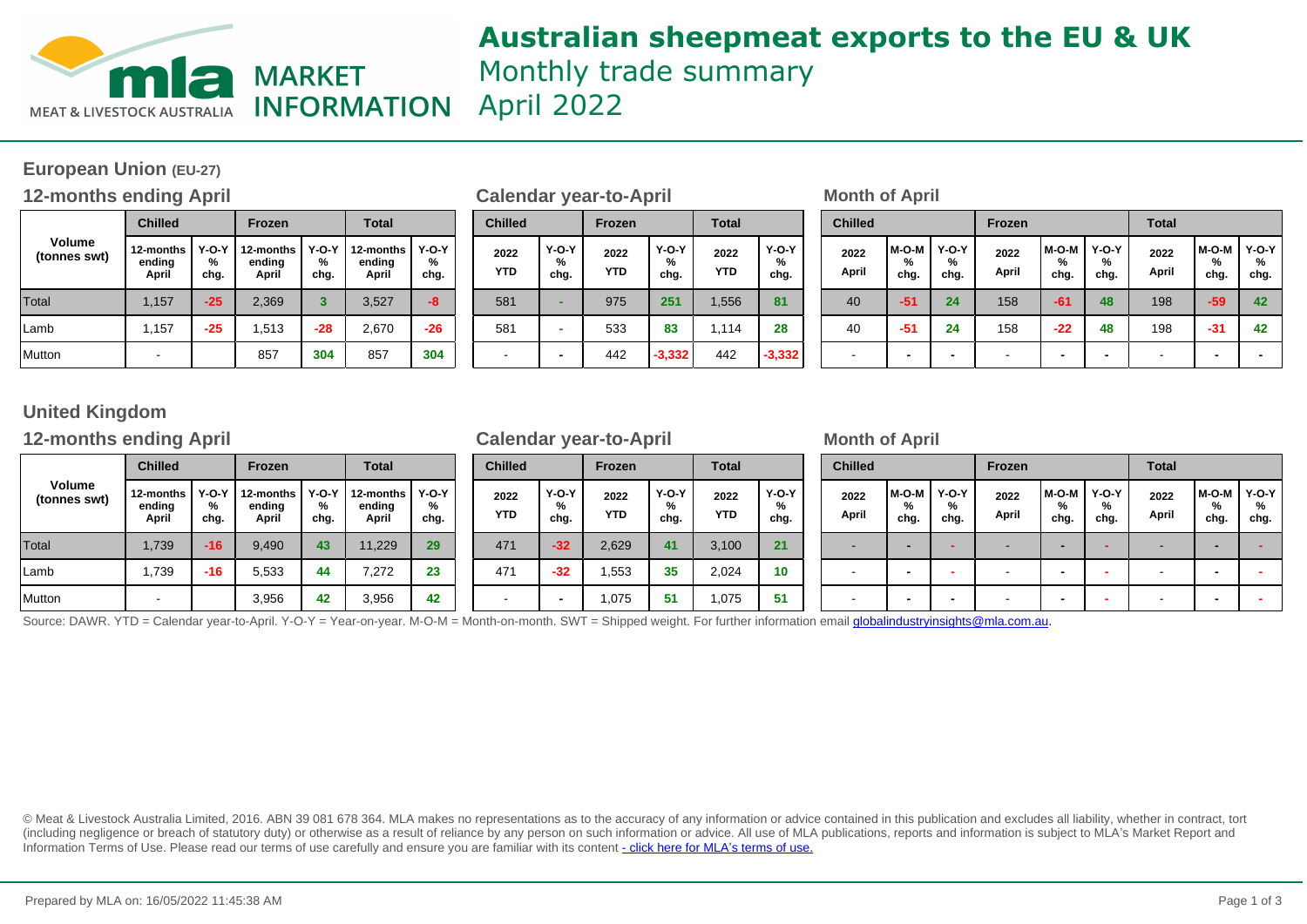

# **Australian sheepmeat exports to the EU & UK**

Monthly trade summary

April 2022**INFORMATION** 



Source: DAWR, Prepared by MLA

### **Year-to-April sheepmeat exports to the EU**



Source: DAWR, Prepared by MLA



Source: DAWR, Prepared by MLA



Source: DAWR, Prepared by MLA

### **Year-to-April sheepmeat exports to the UK**